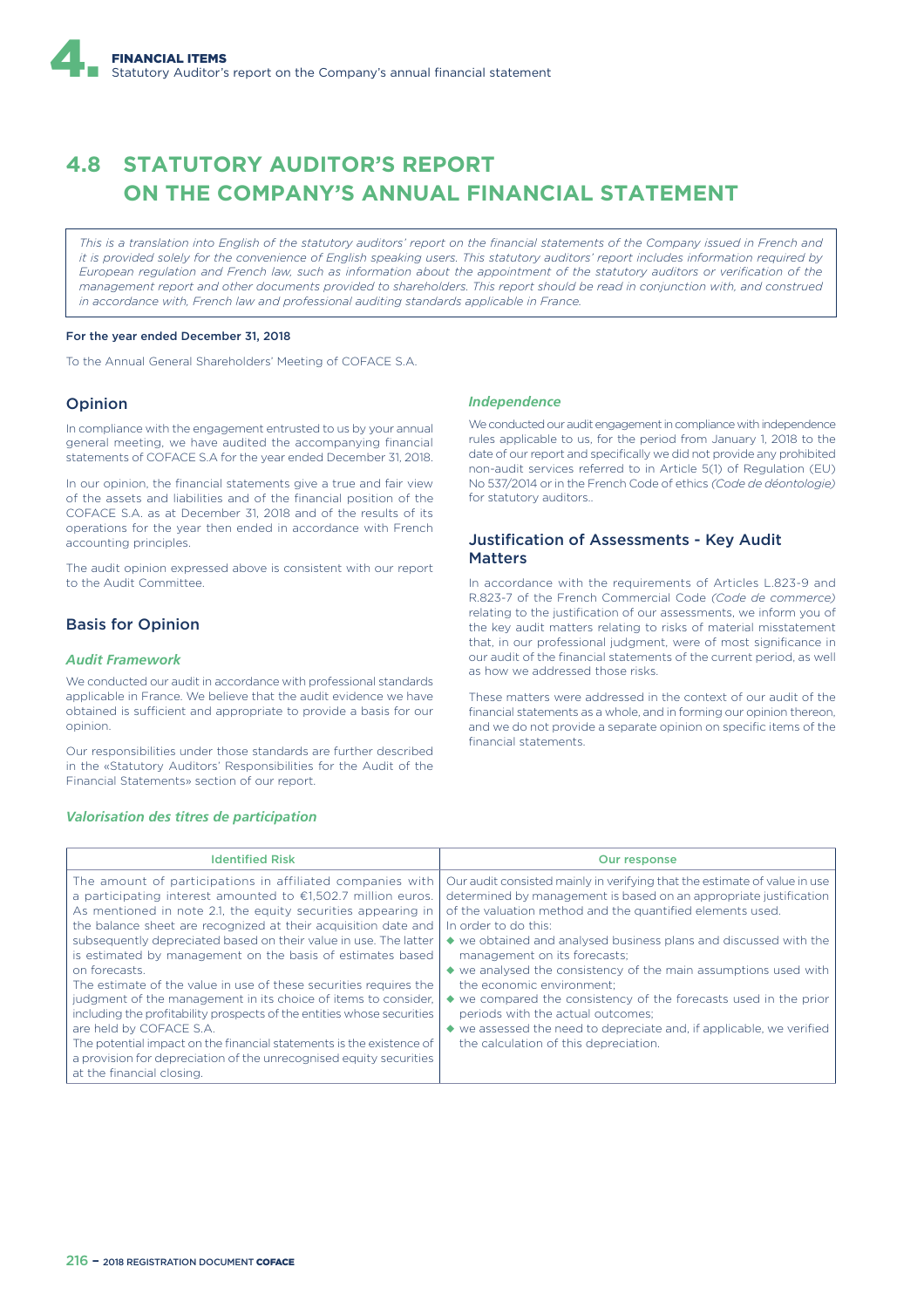# Specific Verifications

We have also performed, in accordance with professional standards applicable in France, the specific verifications required by laws and regulations.

## *Information given in the management report and in the other documents with respect to the financial position and the financial statements provided to Shareholders*

We have no matters to report as to the fair presentation and the consistency with the financial statements of the information given in the management report of the Board of Directors and in the other documents with respect to the financial position and the financial statements provided to the shareholders.

We attest the fair presentation and the consistency with the financial statements of the information relating to payment deadlines mentioned in Article D.441-4 of the French Commercial Code (code de commerce).

#### *Report on corporate governance*

We attest that the Board of Directors' report on corporate governance sets out the information required by Articles L.225-37-3 and L.225-37-4 the French Commercial Code *(Code de commerce)*.

Concerning the information given in accordance with the requirements of Article L.225-37-3 of the French Commercial Code *(Code de commerce)* relating to remunerations and benefits received by the directors and any other commitments made in their favour, we have verified its consistency with the financial statements, or with the underlying information used to prepare these financial statements and, where applicable, with the information obtained by your company from controlling and controlled companies. Based on these procedures, we attest the accuracy and fair presentation of this information.

With respect to the information relating to items that your company considered likely to have an impact in the event of a takeover bid or exchange offer, provided pursuant to Article L.225-37-5 of the French Commercial Code *(Code de commerce)*, we have agreed this information to the source documents communicated to us. Based on these procedures, we have no observations to make on this information.

## *Other Information*

In accordance with French law, we have verified that the required information concerning the purchase of investments and controlling interests and the identity of the shareholders and holders of the voting rights has been properly disclosed in the management report.

# Report on Other Legal and Regulatory Requirements

## *Appointment of the Statutory Auditors*

We were appointed as statutory auditors of COFACE S.A. by the sole shareholder, on February 28, 2008 for KPMG S.A. and by the annual general meeting, on May 3, 2007 for Deloitte & Associés. The previous auditors were Deloitte & Associés or another entity of the Deloitte network, whose original appointment details could not be determined.

As at December 31, 2018, KPMG was in the 11<sup>th</sup> year of total uninterrupted engagement and Deloitte & Associés was in the 12<sup>th</sup> year and 5<sup>th</sup> year since securities of the Company were admitted to trading on a regulated market..

# Responsibilities of Management and Those Charged with Governance for the Financial Statements

Management is responsible for the preparation and fair presentation of the financial statements in accordance with French accounting principles, and for such internal control as management determines is necessary to enable the preparation of financial statements that are free from material misstatement, whether due to fraud or error.

In preparing the financial statements, management is responsible for assessing the Company's ability to continue as a going concern, disclosing, as applicable, matters related to going concern and using the going concern basis of accounting unless it is expected to liquidate the Company or to cease operations.

The Audit Committee is responsible for monitoring the financial reporting process and the effectiveness of internal control and risks management systems and where applicable, its internal audit, regarding the accounting and financial reporting procedures.

The financial statements were approved by the Board of Directors.

# Statutory Auditors' Responsibilities for the Audit of the Financial Statements

#### *Objectives and audit approach*

Our role is to issue a report on the financial statements. Our objective is to obtain reasonable assurance about whether the financial statements as a whole are free from material misstatement. Reasonable assurance is a high level of assurance but is not a guarantee that an audit conducted in accordance with professional standards will always detect a material misstatement when it exists. Misstatements can arise from fraud or error and are considered material if, individually or in the aggregate, they could reasonably be expected to influence the economic decisions of users taken on the basis of these financial statements.

As specified in Article L.823-10-1 of the French Commercial Code *(Code de commerce)*, our statutory audit does not include assurance on the viability of the Company or the quality of management of the affairs of the Company.

As part of an audit conducted in accordance with professional standards applicable in France, the statutory auditor exercises professional judgment throughout the audit and furthermore:

- ◆ Identifies and assesses the risks of material misstatement of the financial statements, whether due to fraud or error, designs and performs audit procedures responsive to those risks, and obtains audit evidence considered to be sufficient and appropriate to provide a basis for his opinion. The risk of not detecting a material misstatement resulting from fraud is higher than for one resulting from error, as fraud may involve collusion, forgery, intentional omissions, misrepresentations, or the override of internal control.
- ◆ Obtains an understanding of internal control relevant to the audit in order to design audit procedures that are appropriate in the circumstances, but not for the purpose of expressing an opinion on the effectiveness of the internal control.